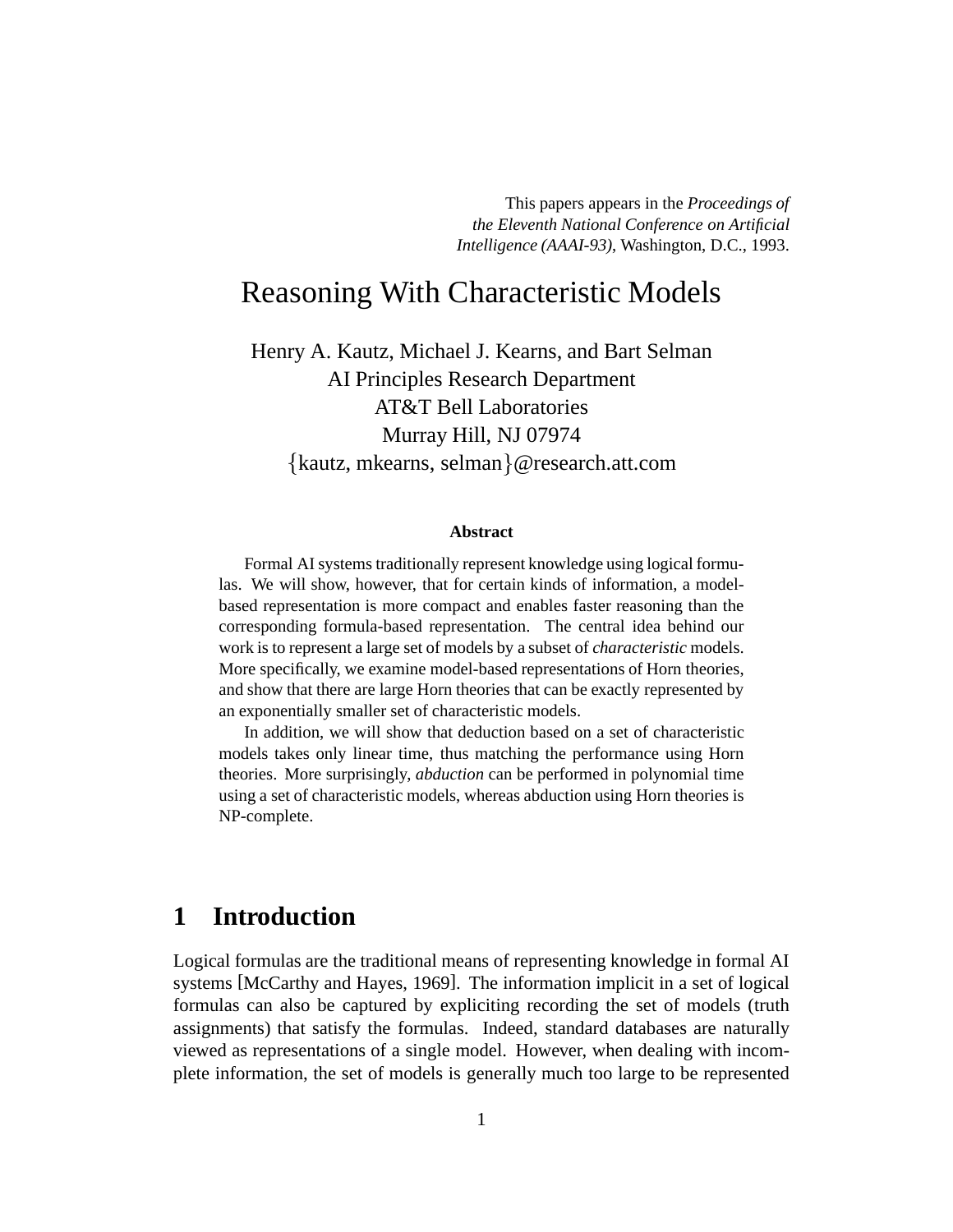explicitly, because a different model is required for each possible state of affairs. Logical formulas can often provide a compact representation of such incomplete information.

There has, however, been a growing dissatisfaction with the use of logical formulas in actual applications, both because of the difficulty in writing consistent theories, and the tremendous computation problems in reasoning with them. An example of the reaction against the traditional approach is the growing body of research and applications using case-based reasoning (CBR) [Kolodner, 1991]. By identifying the notion of a "case" with that of a "model", we can view the CBR enterprise as an attempt to bypass (or reduce) the use of logical formulas by storing and directly reasoning with a set of models. While the practical results of CBR are promising, there has been no formal explanation of how model-based representations could be superior to formula-based representations.<sup>1</sup>

In this paper, we will prove that for certain kinds of information, a model-based representation is much more compact and enables much faster reasoning than the corresponding formula-based representation. The central idea behind our work is to represent a large set of models by a subset of *characteristic* models, from which all others can be generated efficiently. More specifically, we examine model-based representations of Horn theories, and show that there are large Horn theories that can be exactly represented by exponentially smaller sets of characteristic models.

In addition, we will show that deduction based on a set of characteristic models takes only linear time, thus matching the performance using Horn theories[Dowling and Gallier, 1984]. More surprisingly, *abduction* can be performed in polynomial time using a set of characteristic models, whereas abduction using Horn theories is NP-complete [Selman and Levesque, 1990]. This result is particularly interesting because very few other tractable classes of abduction problems are known [Bylander *et al.*, 1989; Selman, 1990].

# **2 Horn Theories and Characteristic Models**

We assume a standard propositional language, and use  $a, b, c, d, p$ , and q to denote propositional variables. A *literal* is either a propositional variable, called a positive literal, or its negation, called a negative literal. A *clause* is a disjunction of literals, and can be represented by the set of literals it contains. A clause  $C$  subsumes a clause  $C'$  iff all the literals in  $C$  appear in  $C'$ . A set (conjunction) of clauses is called a *clausal theory*, and is represented by the Greek letter  $\Sigma$ . We use *n* to denote the

<sup>&</sup>lt;sup>1</sup>This is, of course, an oversimplified description of CBR; most CBR systems incorporate both a logical background theory and a set of cases.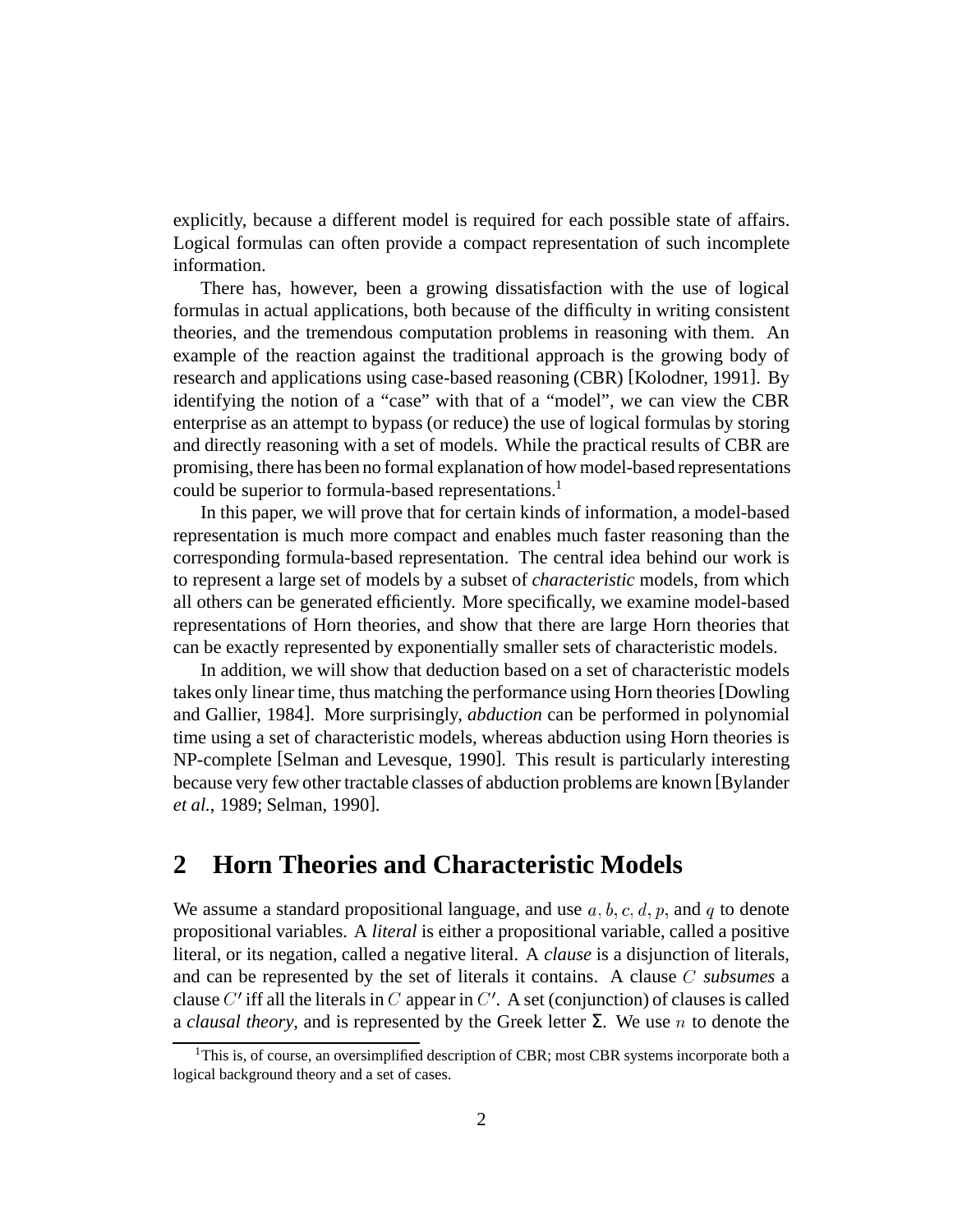length of a theory (*i.e.*, number of literals). A clause is *Horn* if and only if it contains at most one positive literal; a set of such clauses is called a *Horn theory*. (Note that we are not restricting our attention to definite clauses, which contain exactly one positive literal. A Horn clause may be completely negative.)

A *model* is a complete truth assignmentfor the variables(equivalently, a mapping from the variables to  $\{0, 1\}$ ). We sometimes write a model as a bit vector, *e.g.*, [010  $\ldots$ ], to indicate that variable  $a$  is assigned false,  $b$  is assigned true,  $c$  is assigned false, etc. A model *satisfies* a theory if the the theory evaluates to "true" in the model. Another way of saying this is that the theory is *consistent* with the model. When we speak of the "models of a theory  $\Sigma$ ," we are refering to the set of models that satisfy the theory. This set is denoted by  $models(\Sigma)$ .

We begin by developing a model-theoretic characterization of Horn theories. The *intersection* of a pair of models is defined as the model that assigns "true" to just those variables that are assigned "true" by both of the pair. The *closure* of a set of models is obtained by repeatedly adding the intersection of the elements of the set to the set until no new models are generated.

### **Definition: Intersection and Closure**

The intersection of models  $m_1$  and  $m_2$  over a set of variables is given by

$$
[m_1 \cap m_2](x) \stackrel{\text{def}}{=} \begin{cases} 1 & \text{if } m_1(x) = m_2(x) = 1 \\ 0 & \text{otherwise} \end{cases}
$$

Where M is a set of models, *closure*  $(M)$  is the smallest set containing M that is closed under  $\cap$ .

To illustrate the various definitions given in this section, we will use an example set  $M_0$  of models throughout. Let  $M_0 = \{[1110], [010$  $[1110], [0101], [1000]$ . The closure of this set is given by  $M_0' = M_0 \cup \{[0100], [0000]\}$ . See Figure 1.

The notion of closure is particularly relevant in the context of Horn theories:

**Theorem 1** [McKinsey 1943]<sup>2</sup> *A theory*  $\Sigma$  *is equivalent to a Horn theory if and only if*  $models(Σ)$  *is closed under intersection.* 

Thus there is a direct correspondence between Horn theories and sets of models that are closed under intersection. For example, consider the closure  $M'_0$  of the

<sup>2</sup>The proof in McKinsey is for first-order equational theories, and in fact led to the original definition of a Horn clause. A simpler, direct proof for the propositional case appears in [Dechter and Pearl, 1992].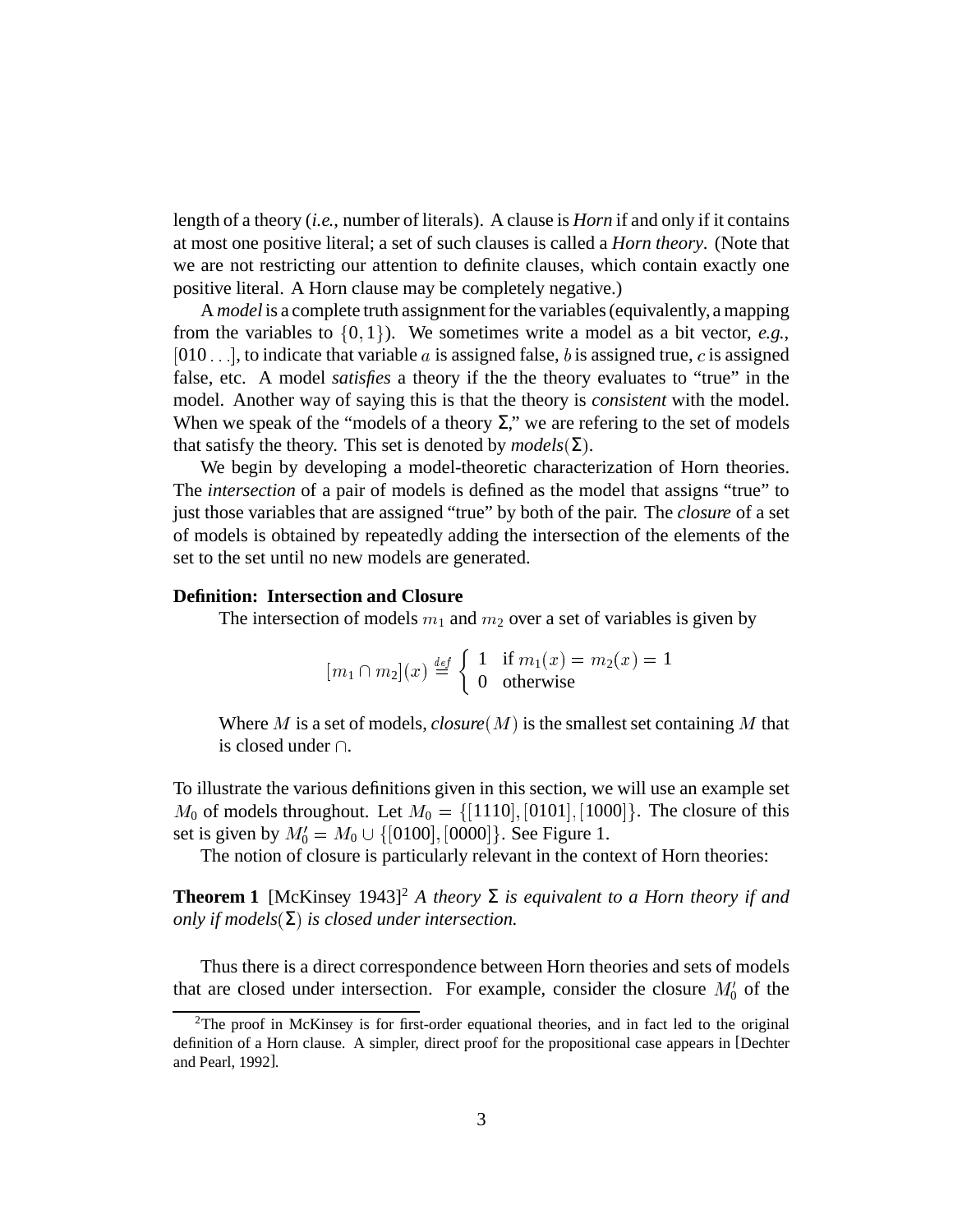

Figure 1: The circled models are  $M'_0$ , which is the closure of the example set of models  $M_0$ .

models in set  $M_0$  defined above. It is not difficult to verify that the models in the closure are exactly the models of the the Horn theory  $\Sigma_0 = \{\neg a \vee \neg b \vee c, \neg b \vee \neg c \vee a, \neg b \vee \neg c \vee a, \neg b \vee \neg c \vee a, \neg b \vee \neg c \vee a, \neg b \vee \neg c \vee a, \neg b \vee \neg c \vee a, \neg b \vee \neg c \vee a, \neg b \vee \neg c \vee a, \neg b \vee \neg c \vee a, \neg b \vee \neg c \vee a, \neg b \vee$  $\neg a \vee \neg d, b \vee \neg d, b \vee \neg c$  }.

Next, we define the notion of a *characteristic* model. The characteristic models of a closed set  $M$  can be thought of as a minimal "basis" for  $M$ , that is, a smallest set that can generate all of  $M$  by taking intersections. In general, the characteristic models of any finite  $M$  can be defined as those elements of  $M$  that do not appear in the closure of the rest of  $M$ :

#### **Definition: Characteristic Model**

Where  $M$  is a finite set of models, the set of characteristic models is given by

$$
char(M) \stackrel{\scriptscriptstyle def}{=} \{ m \in M \mid m \notin closure(M - \{ m \}) \}
$$

For example, the characteristic models of  $M'_0$  are [1110], [1000], and [0101]. The other two models in of  $M'_0$  can be obtained from these characteristic models via intersection.

Note that according to this definition the characteristic elements of any set of models are unique and well-defined. Furthermore, we will prove that characteristic models of a set can generate the complete closure of the set. Now, because the set of models of a Horn theory is closed (Theorem 1), it follows that we can identify a Horn theory with just the characteristic elements among its models. (In fact,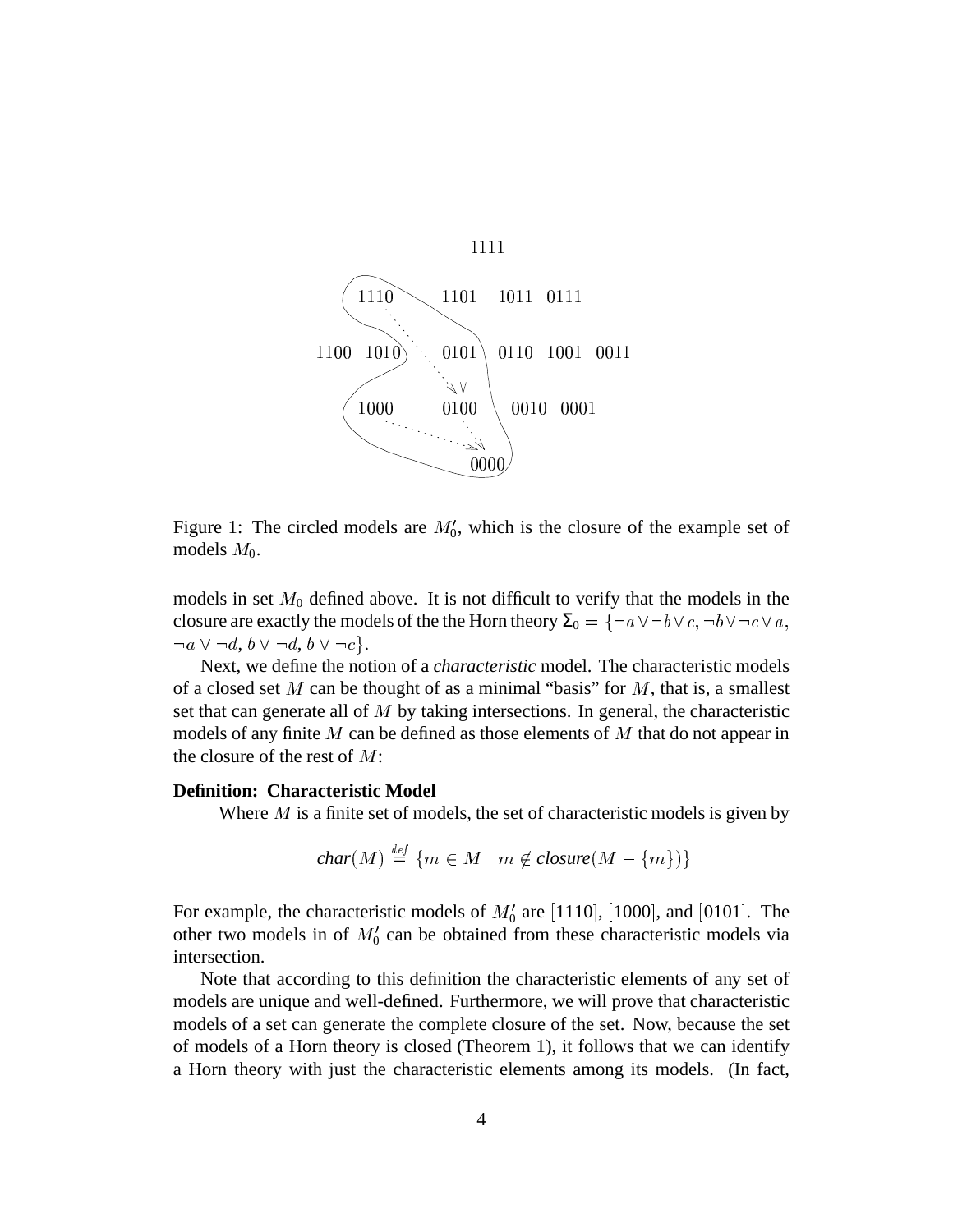henceforth we will simply say "the characteristic models of a Horn theory" to mean the characteristic subset of its models.) In general, this set may be much smaller than the set of all of its models. In summary:

**Theorem 2** Let M be any finite set of models. Then, (1) the closure of the charac*teristic* models of  $M$  *is equal to the closure of*  $M$ *; and* (2) *if*  $M$  *is the models of a Horn theory, then the closure of the characteristic models of*  $M$  *is equal to*  $M$ *.* 

**Proof:** That  $closure(char(M)) \subseteq closure(M)$  is obvious. To prove equality, for a given M and distinct  $m_1, m_0 \in M$ , define  $m_1 > M$   $m_0$  iff there exists  $m_2, ..., m_n \in M$ such that  $m_0 = m_1 \cap m_2 \cap \ldots \cap m_n$ , while  $m_0 \neq m_2 \cap \ldots \cap m_n$ . Define  $\geq_M$ as the reflexive and transitive closure of  $\geq_M$ . We make the following three claims: (*i*) The directed graph corresponding to  $\geq_M$  is acyclic, because if  $m_1 \geq_M m_0$  then the number of variables set to "true" in  $m_1$  is greater than the number set to "true" in  $m_0$ . *(ii)* The elements of M that are maximal under  $\geq_M$  are characteristic. This is so because if  $m \in closure(M - \{m\})$ , there must be some  $m_1, \ldots, m_n \in M$ such that  $m = m_1 \cap ... \cap m_n$ . But then (in particular)  $m_1 >_M m$ , so  $m$  is not maximal under  $>_{M}$ . *(iii)* For any  $m \in M$ , there is a subset M' of elements of M maximal under  $>_M$  such that  $m = \bigcap M'$ . This set is simply defined by  $M' =$  $\{m' \mid m' \geq_M m \text{ and } m' \text{ is maximal under } >_M \}$ . In graphical terms, M' consists of the sources of the graph obtained by restricting the graph of  $\geq_M$  to nodes that are  $\geq_M m$ . Therefore,  $M \subseteq closure(char(M))$ , so *closure*( $M$ ) = *closure*( $char(M)$ ). Claim (2) then follows from the previous observations together with Theorem 1.  $\blacksquare$ 

As an aside, one should note that notion of a characteristic model is not the same as the standard definition of a maximal model. By definition, any  $m \in M$  is a maximal model of M iff there is no  $m' \in M$  such that the variables assigned to "true" by  $m'$  are a superset of those assigned to "true" by  $m$ . It is easy to see that all maximal models of a set (or theory) are characteristic, but the reverse does not hold. For example, the model  $[1000]$  in  $M_0$  is an example of a non-maximal characteristic model.

### **3 Size of Representations**

In thissection we will examine the most concise way of representing the information inherent in a Horn theory. We have three candidates: a set of Horn clauses; the complete set of models of the theory; and the set of characteristic models of the theory.

We can quickly eliminate the complete set of models from contention. Obviously, it is as least as large asthe set of characteristic models, and often much larger.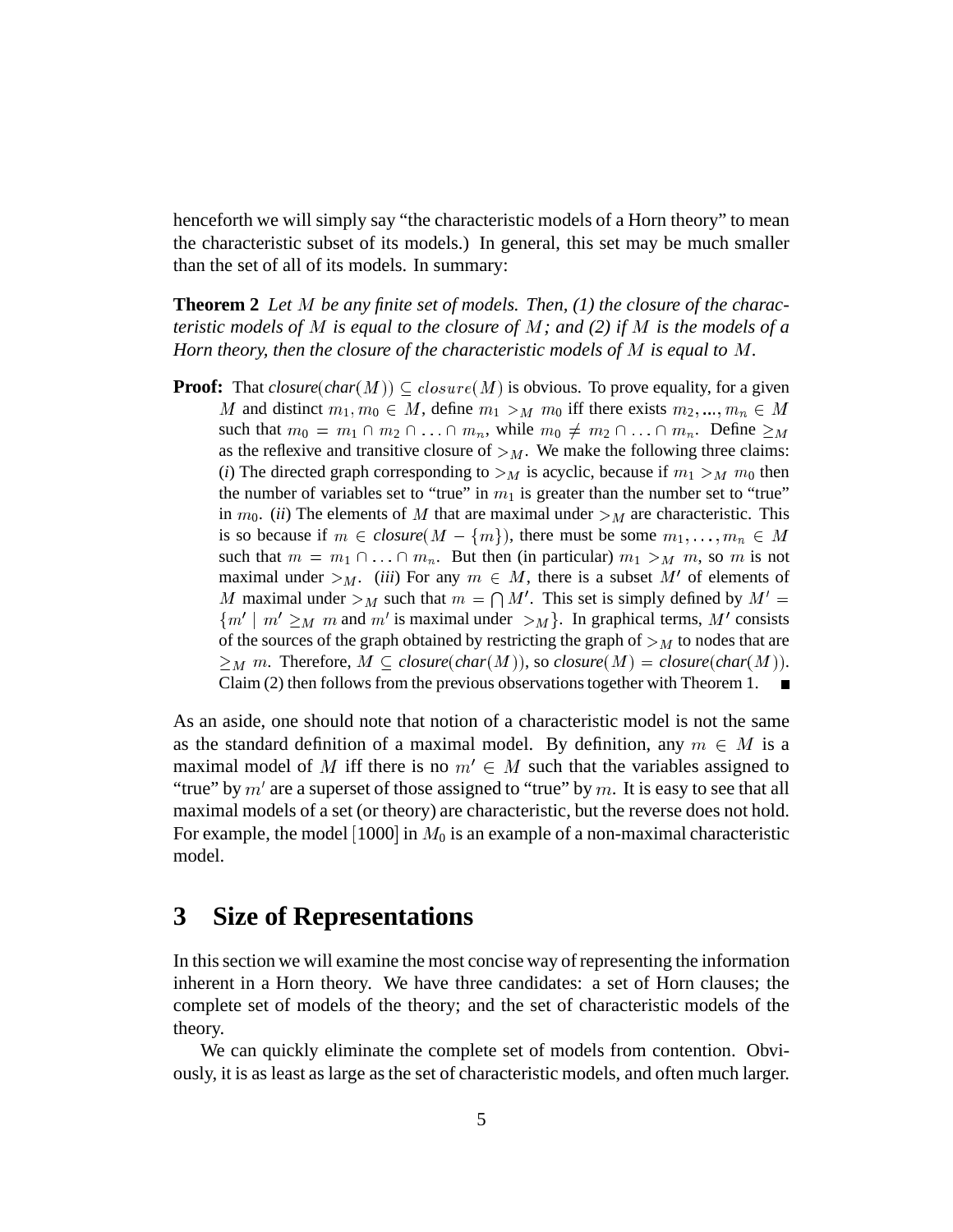Furthermore, every Horn theory with  $K$  models over  $n$  variables can be represented using at most  $Kn^2$  Horn clauses [Dechter and Pearl, 1992]. Thus up to a small polynomial factor, the complete set of models is also always at least as large as the clausal representation.

Neither of the other two representations strictly dominates the other. We first show that in some cases the representation using characteristic models can be exponentially smaller than the *best* representation that uses Horn clauses.

**Theorem 3** *There exist Horn theories with*  $O(n^2)$  *characteristic models where the size of the size of the smallest clausal representation is*  $O(2^n)$ .

**Proof:** Consider the theory  $\Sigma = \{\neg x_1 \vee \neg x_2 \vee \dots \vee \neg x_n | x_i \in \{p_i, q_i\}\}\.$  The size of  $\Sigma$  is  $O(2^n)$ . Moreover, one can show that there is no shorter clausal form for  $\Sigma$ , by using a proof very similar to the one in [Kautz and Selman, 1992], but the size of its set of characteristic models is polynomial in  $n$ . This can be seen as follows. Write a model as a truth assignment to the variables  $p_1 q_1 p_2 q_2 \ldots p_n q_n$ . From the clauses in  $\Sigma$ , it is clear that in each model there must be some pair  $p_i$  and  $q_i$  where both letters are be assigned false (otherwise, there is always some clause eliminating the model). Without loss of generality, let us consider the set of models with  $p_1$  and  $q_1$  are both assigned false. Each of the clauses in  $\Sigma$  is now satisfied, so we can set the other letters to any arbitrary truth assignment. The characteristic models of this set are

| [0011111111]      |                          | [0011111111] |  |
|-------------------|--------------------------|--------------|--|
| [0001111111]      | <b>Contract Contract</b> | [0011111101] |  |
| $[00101111 \ 11]$ |                          | [0011111110] |  |

The three models in the first column represent all the settings of the second pair of letters. (Note that 00 can be obtained by intersecting the 2nd and the 3rd model.) Each triple handles the possible settings of one of the pairs. From these  $3(n - 1)$ models, we can generate via intersections all possible truth assignments to the letters in all pairs other than the first pair. For each pair, we have a similar set of models with that pair set negatively. And, again each set can be generated using  $3(n - 1)$ models. So, the total number of characteristic models is at most  $O(n^2)$ .

The following theorem, however, shows that in other cases, the set of characteristic models can be exponentially *larger* than the best equivalent set of Horn clauses.

**Theorem 4** *There exist Horn theories of size*  $O(n)$  *with*  $O(2^{(n/2)})$  *characteristic models.*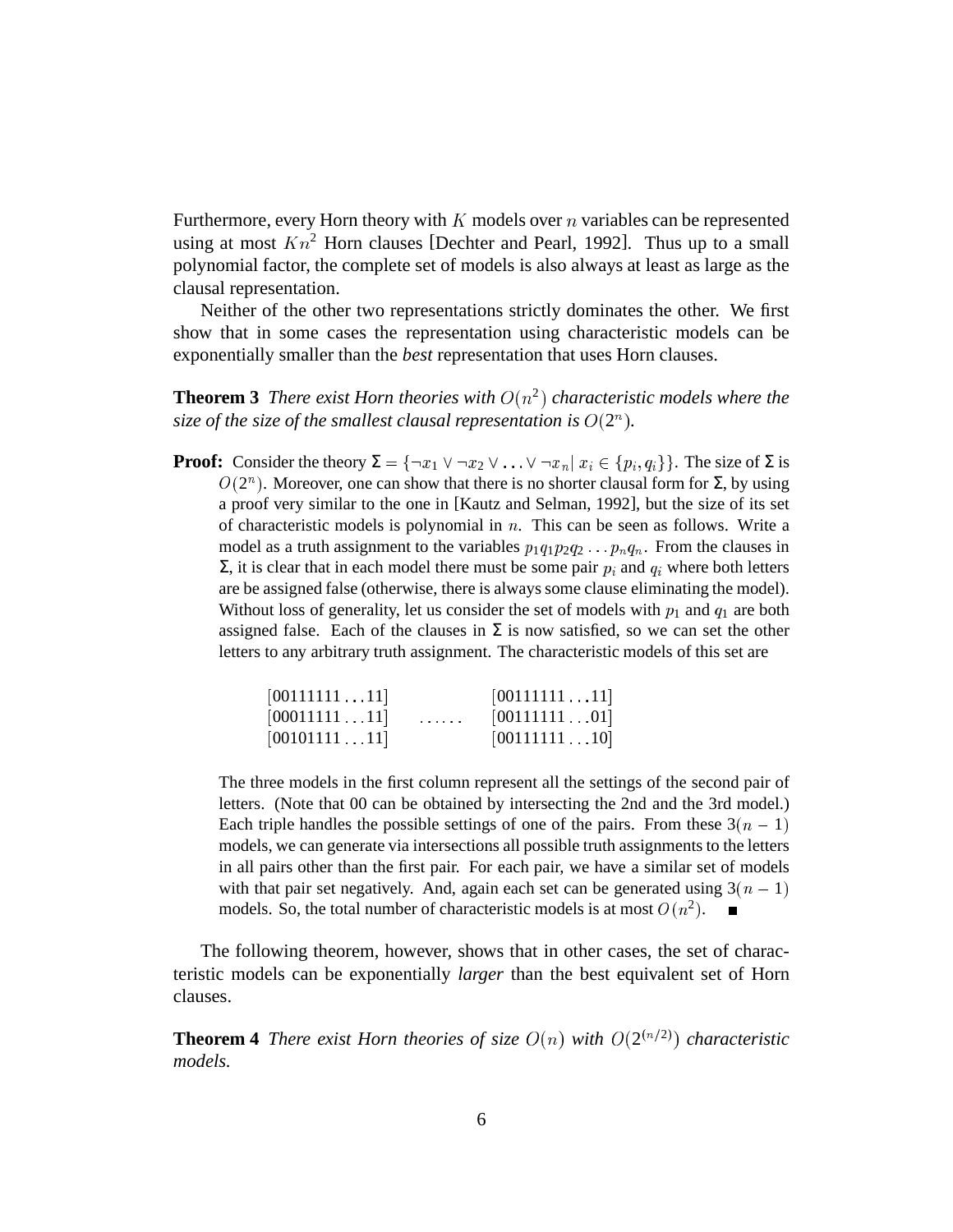**Proof:** Consider the theory  $\Sigma$  given by the clauses  $(\neg a \lor \neg b)$ ,  $(\neg c \lor \neg d)$ ,  $(\neg e \lor \neg f)$ , etc. The set  $M$  of characteristic models of this theory contains all the models where each of the variables in each consecutive pair, such as  $(a, b)$ ,  $(c, d)$ ,  $(e, f)$ , etc., are assigned opposite truth values  $(i.e.,$  either  $[01]$  or  $[10]$ ). So, we get the models  $[010101 \ldots]$ ,  $[100101 \ldots]$ ,  $[011001 \ldots]$ , ...,  $[101010 \ldots]$ . There are  $2^{(n/2)}$  of such such models, where  $n$  is the number of variables. It is easy to see that these are all maximal models of the theory, and as we observed earlier, all such models are characteristic. (One can go on to argue that there are no other characteristic models in this case.)

Thus we see that sometimes the characteristic model set representation offers tremendous space-savings over the clausal representation, and vice-versa. This suggests a strategy if one wishes to compactly represent the information in a closed set of models: interleave the generation of both representations, and stop when the smaller one is completed.

The characteristic models in a closed set can be efficiently found by selecting each model which is not equal to the intersection of any two models in the set. This operation takes  $O(K^2n)$  time, where K is the total number of models and n the number of variables. The clausal theory can be found using the algorithms described in [Dechter and Pearl, 1992] and [Kautz *et al.*, to appear].

### **4 Deduction using Characteristic Models**

One of the most appealing features of Horn theories is that they allow for fast inference. In the propositional case,queries can be answered in linear-time [Dowling and Gallier, 1984]. However, there is no *apriori* reason why a representation based on characteristic models would also enable fast inference. Nevertheless, in this section, we show that there is indeed a linear-time algorithm for deduction using characteristic models.

We will take a query to be a formula in conjunctive normal form — that is, a conjunction of clauses. It is easy to determine if a query followsfrom a complete set of models: you simply verify that the query evaluatesto "true" on every model. But if the representation is just the set of characteristic models, such a simple approach does not work. For example, let the query  $\alpha$  be the formula  $a \vee b$ , and let the characteristic set of models be  $M_0 = \{[1110], [010\}$  $[1110]$ ,  $[0101]$ ,  $[1000]$ }, as defined earlier. It is easy to see that  $\alpha$  evaluates to true in each member of  $M_0$ . However,  $\alpha$  does not logically follow from the Horn theory with characteristic model set  $M_0$ ; in other words,  $\alpha$  does not hold in every model in the closure of  $M_0$ . For example, the query is false in  $[0101] \cap [1000] = [0000]$ .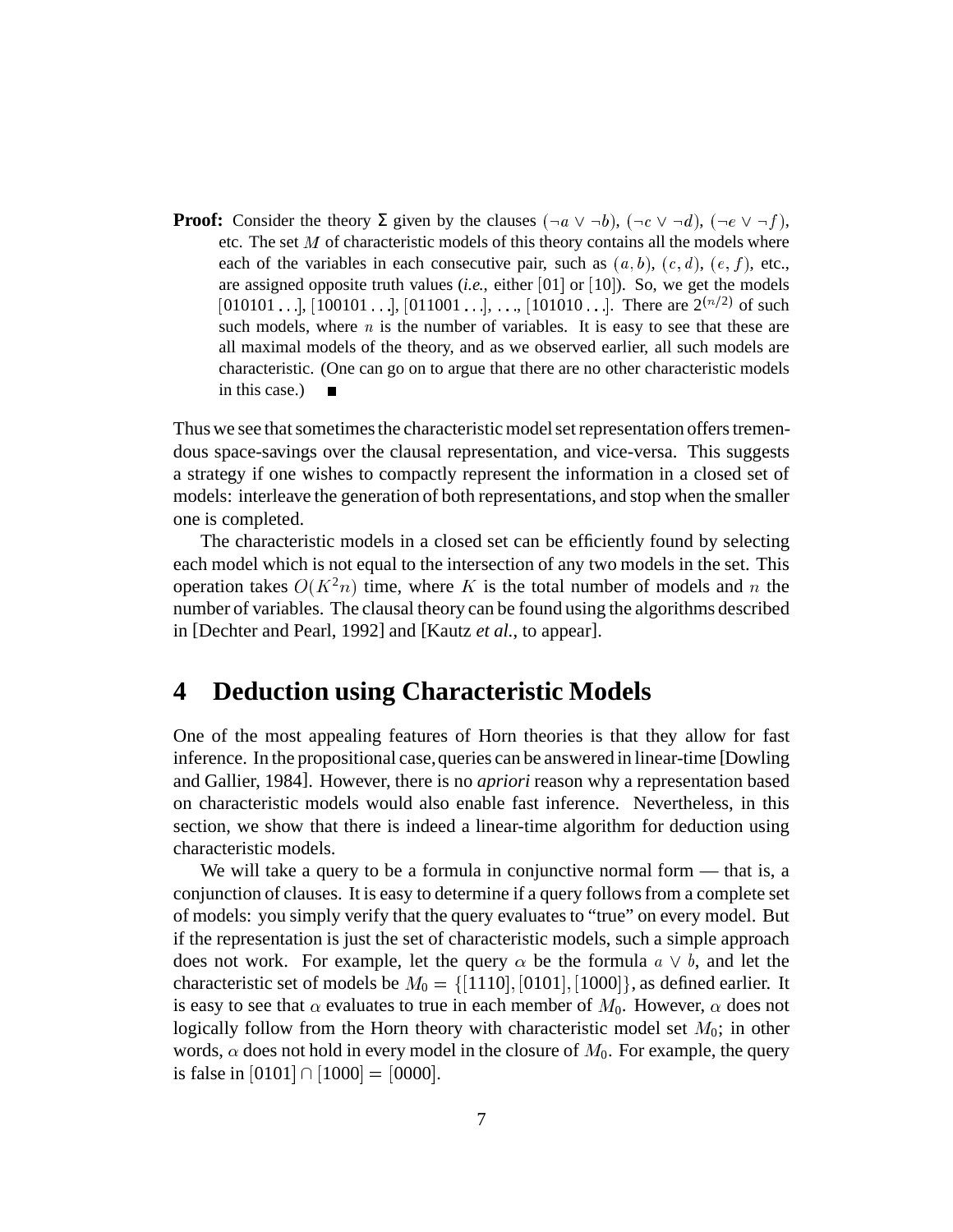There is, however, a more sophisticated way of evaluating queries on the set of characteristic models, that does yield an efficient sound and complete algorithm. Our approach is based on the idea of a "Horn-strengthening", which we introduced in [Selman and Kautz, 1991].

### **Definition: Horn-strengthening**

A Horn clause  $C_H$  is a Horn-strengthening of a clause C iff  $C_H$  is a Horn clause,  $C_H$  subsumes  $C$ , and there is no other Horn clause that subsumes  $C$ and is subsumed by  $C_{\rm H}$ .

Another way of saying this is that a Horn-strengthening of a clause is generated by striking out positive literals from the clause just until a Horn clause is obtained. For example, consider the clause  $C = p \vee q \vee \neg r$ . The clauses  $p \vee \neg r$  and  $q \vee \neg r$ are Horn-strengthenings of  $C$ . Any Horn clause has just one Horn-strengthening, namely the clause itself.

Suppose the query is a single clause. Then the following theorem shows how to determine if the query follows from a knowledge base represented by a set of characteristic models.

**Theorem 5** *Let* Σ *be a Horn theory and* ) *its set of characteristic models. Further let*  $C$  *be any clause. Then*  $\Sigma \models C$  *iff there exists some Horn-strengthening*  $C_H$  *of*  $C$ *such that*  $C_H$  *evaluates to "true" in every model in*  $M$ *.* 

**Proof:** Suppose  $\Sigma \models C$ . By Lemma 1 in [Selman and Kautz, 1991],  $\Sigma \models C_H$  for some Horn-strengthening  $C_H$  of C. So C evaluates to "true" in every model of  $\Sigma$ , and thus in every member of  $M$ . On the other hand, suppose that there exists some Horn-strengthening  $C_H$  of C such that  $C_H$  evaluates to "true" in every model in M. By Theorem 1, because the elements of  $M$  are models of a Horn theory  $C_H$ , the elements of the closure of  $M$  are all models of  $C_H$ . But the closure of  $M$  is the models of  $\Sigma$ ; thus  $\Sigma \models C_H$ . Since  $C_H \models C$ , we have that  $\Sigma \models C$ . П

In the previous example, one can determine that  $a \vee b$  does not follow from the theory with characteristic models  $M_0$  because neither the Horn-strengthening  $a$  nor the Horn-strengthening *b* hold in all of  $\{[1110], [0101], [1000]\}$ .

A clause containing  $k$  literals has at most  $k$  Horn-strengthenings, so one can determine if it follows from a set of characteristic models in  $k$  times the cost of evaluating the clause on each characteristic model. In the more general case the query is a conjunction of clauses. Such a query can be replaced by a sequence of queries, one for each conjunct. We therefore obtain the following theorem: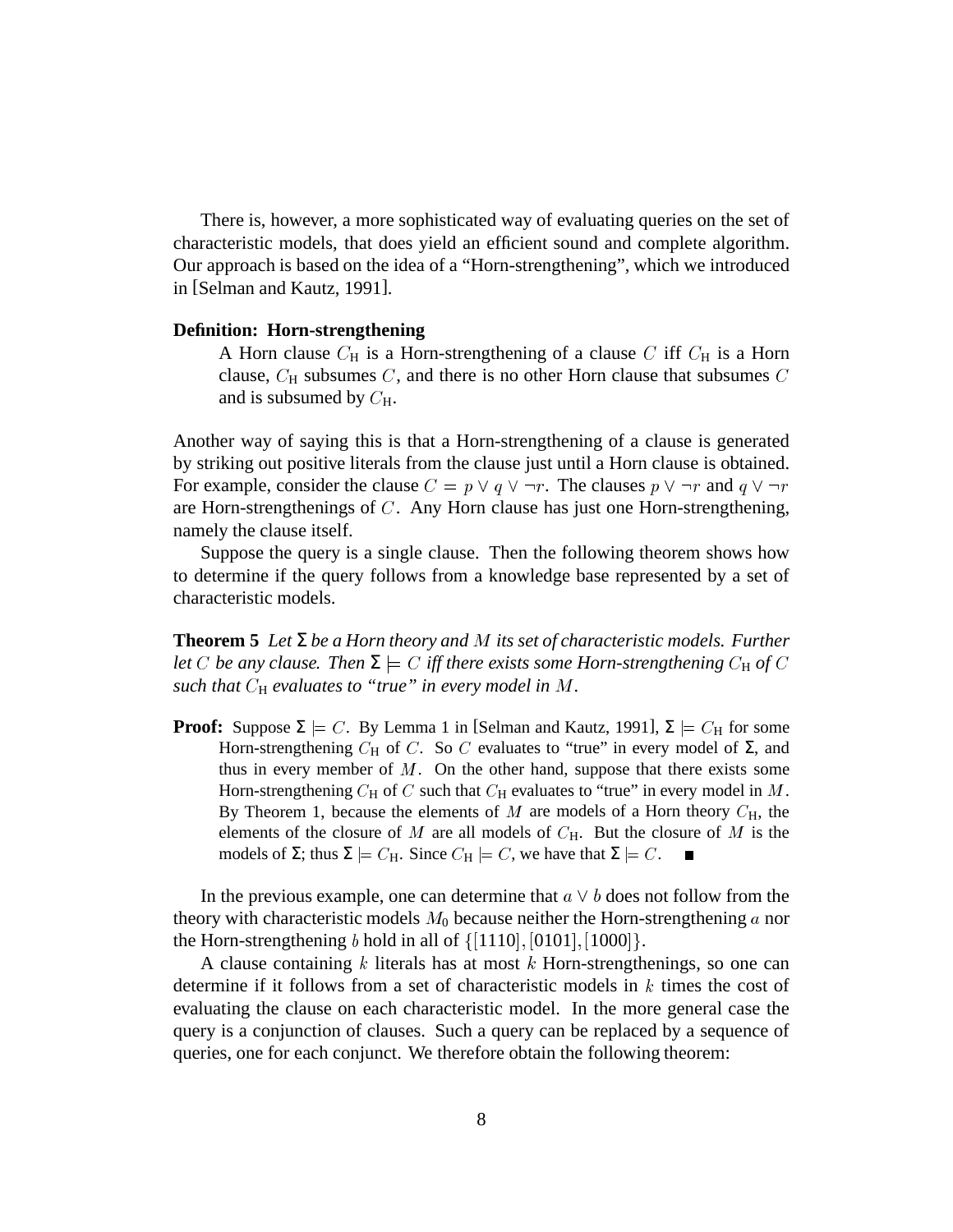**Theorem 6** Let a Horn theory  $\Sigma$  be represented by its set of characteristic models  $M$ , and let  $\alpha$  be a formula in conjunctive normal form. It is possible to determine  $if \Sigma \models \alpha$  *in time*  $O(|M| \cdot |\alpha|^2)$ , where  $|M|$  *is the total length of the representation of*  $M$ .

Finally, using more sophisticated data structures we can bring the complexity down to truely linear time,  $O(|M|+|\alpha|)$  [Kautz *et al.*, 1993].

# **5 Abduction using Characteristic Models**

Another central reasoning task for intelligent systems is abduction, or inference to the best explanation [Peirce, 1958]. In an abduction problem, one tries to *explain* an observation by selecting a set of assumptions that, together with other background knowledge, logically entail the observation. This kind of reasoning is central to many systems that perform diagnosis or interpretation, such as the ATMS.

The notion of an explanation can be formally defined as follows [Reiter and de Kleer, 1987]:

- **Definition: <b>[Explanation]** Given a set of clauses  $\Sigma$ , called the background theory, a subset  $A$  of the propositional letters, called the assumption set, and a query letter q, an explanation  $E$  for q is a minimal subset of unit clauses with letters from among  $A$  such that
	- 1.  $\Sigma \cup E \models q$ , and
	- 2.  $\Sigma \cup E$  is consistent.

Note that an explanation  $E$  is a set of unit clauses, or equivalently, a single conjunction of literals.

For example, let the background theory be  $\Sigma = \{a, \neg a \lor \neg b \lor \neg c \lor d\}$  and let the assumption set  $A = \{a, b, c\}$ . The conjunction  $b \wedge c$  is an explanation for d.

It is obvious that in general abduction is harder than deduction, because the definition involves both a test for entailment and a test for consistency. However, abduction can remain hard even when the background theory is restricted to languages in which both tests can be performed in polynomial time. Selman and Levesque [1989] show that computing such an explanation is NP-complete even when the background theory contains only Horn clauses, despite the fact that the tests take only linear time for such theories. The problem remains hard because all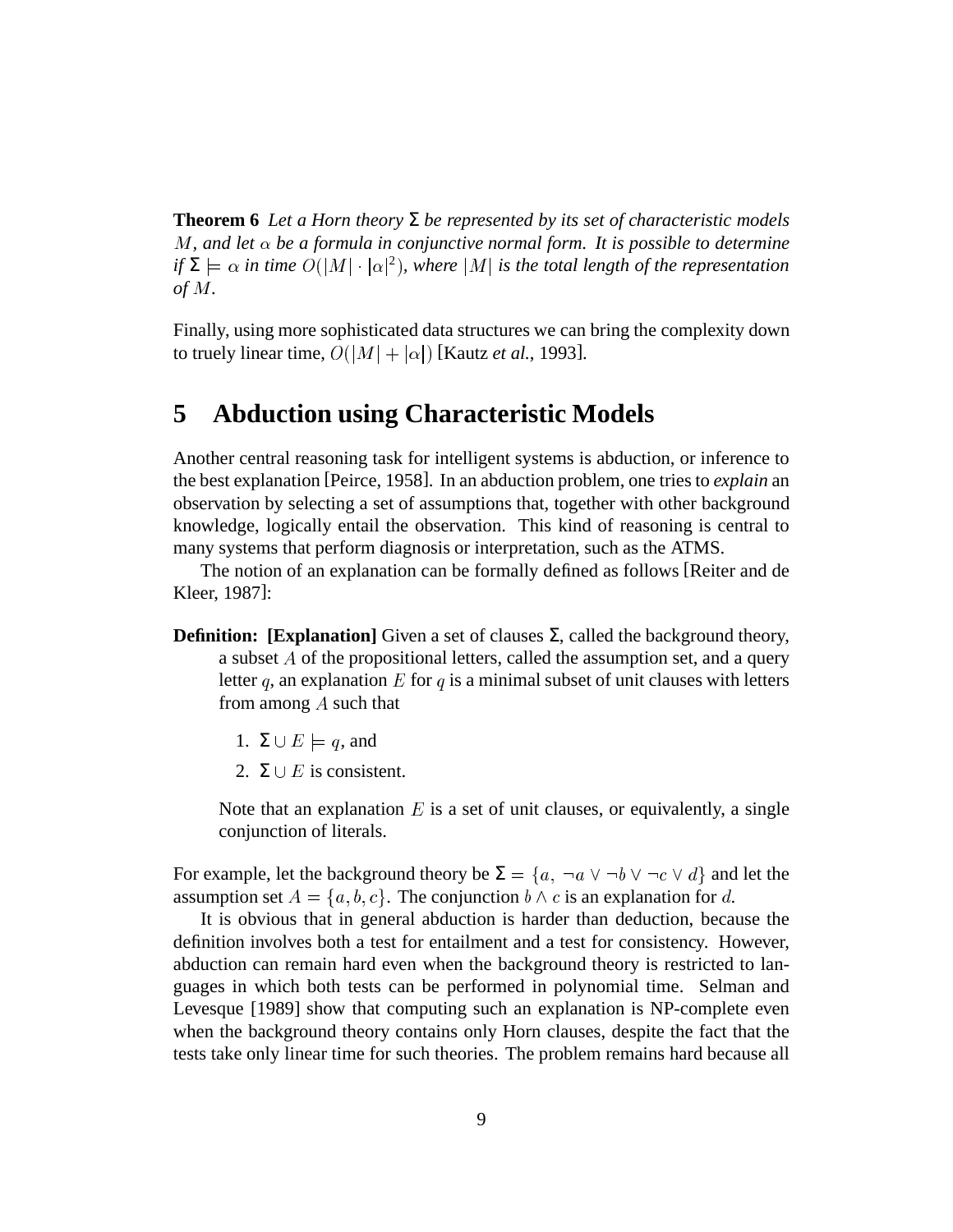```
Explain(M, A, q)For each m in M do
         If m \models q then
              E \leftarrow all letters in A that
                  are assigned "true" by mif closure(M) \models (\land E) \supset q then
                  Minimize E by deleting as many
                       elements as possible while
                       maintaining the condition
                        that closure(M) \models (\land E) \supset q.
                  return Eendif
         endif
    endfor
    return "false"
end.
```
Figure 2: Polynomial time algorithm for abduction.  $M$  is a set of characteristic models, representing a Horn theory; A is the assumption set; and  $q$  is the letter to be explained. The procedure returns a subset of  $A$ , or "false", if no explanation exists.

known algorithms have to search through an exponential number of combinations of assumptions to find an explanation that passes both tests.

There are very few restricted clausal forms for which abduction is tractable. One of these is *definite* Horn clauses, which are Horn clauses that contain exactly one positive literal — completely negative clauses are forbidden. However, the expressive power of definite Horn is much more limited than full Horn: In particular, one cannot assert that two assumptions are mutually *incompatible*.

It is therefore interesting to discover that abduction problems can be solved in polynomial time when the background theory is represented by a set of characteristic models. We give the algorithm for this computation in Figure 2.

The abduction algorithm works by searching for a characteristic model in which the query holds. Then it sets  $E$  equal to the strongest set of assumptions that are compatible with the model, and tests if this  $E$  rules out all models of the background theory in which the query does not hold. This step is performed by the test

$$
closure(M) \models (\land E) \supset q
$$

and can be performed in polynomial time, using the deduction algorithm described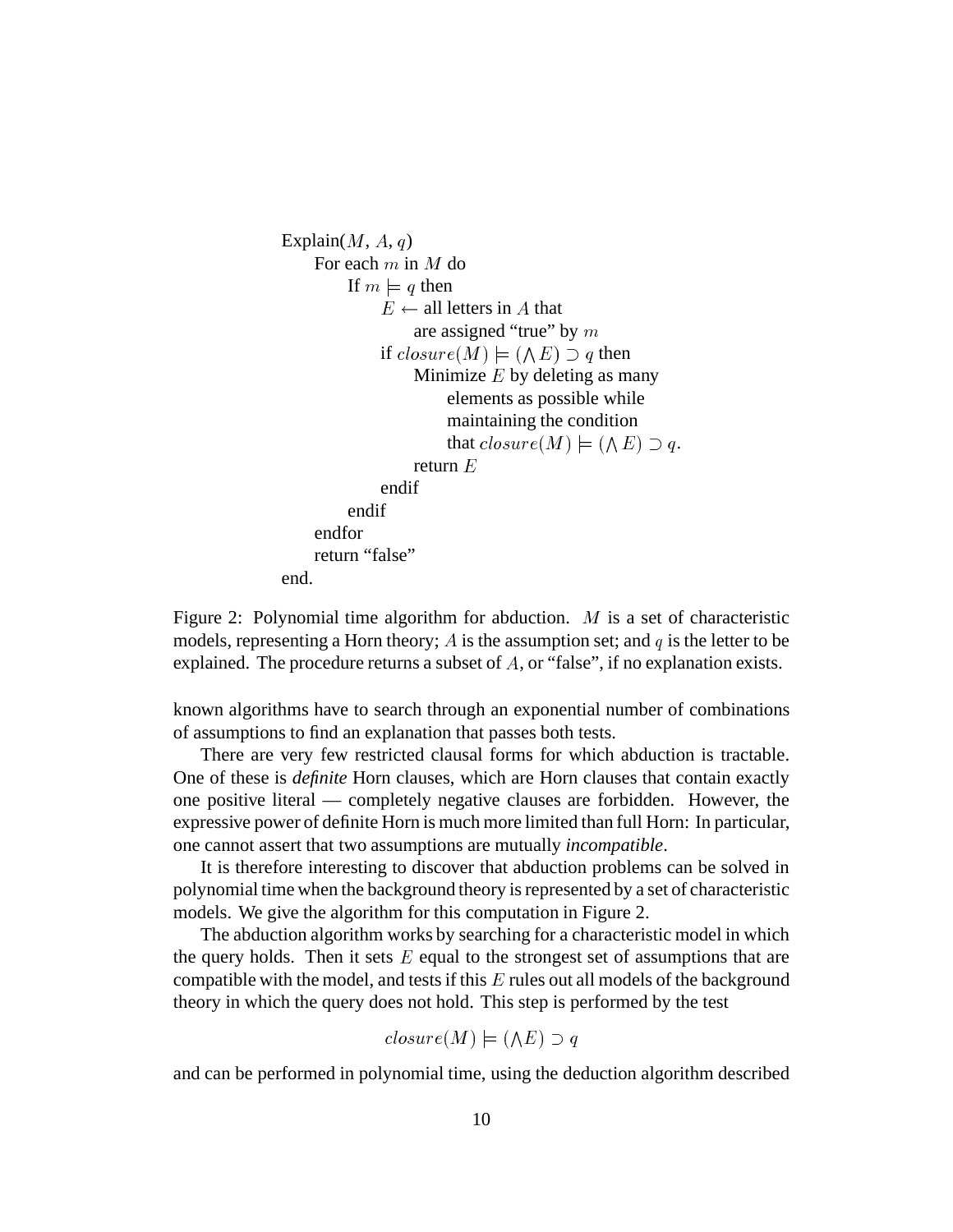in the previous section. (Note that the formula to be deduced is a single Horn clause.) If the test succeeds, then the assumption set is minimized, by deleting unnecessary assumptions. Otherwise, if no such characteristic model is in the given set, then no explanation for the query exists. Note that the minimization step simply eliminates redundant assumptions, and does not try to find an assumption set of the smallest possible cardinality, so no combinatorial search is necessary.

It is easy to see that if the algorithm does find an explanation it issound, because the test above verifies that the query follows from the background theory together with the explanation, and the fact that the model  $m$  is in  $M$  (and thus also in the closure of  $M$ ) ensures that the background theory and the explanation are mutually consistent. Furthermore, if the algorithm searched through *all* models in the closure of  $M$ , rather than just  $M$  itself, it would be readily apparent that the algorithm is complete. (The consistency condition requires that the the explanation and the query both hold in at least one model of the background theory.) However, we will argue that it is in fact only necessary to consider the *maximal* models of the background theory; and since, as we observed earlier, the maximal models are a subset of the characteristic models, the algorithm as given is complete.

So suppose m is in *closure*  $(M)$ , and E is a subset of A such that q and all of E hold in m. Let  $m'$  be any maximal model of M (and thus, also a maximal model of *closure*  $(M)$ ) that subsumes  $m$  — at least one such  $m'$  must exist. All the variables set to "true" in  $m$  are also set to "true" in  $m'$ ; and furthermore,  $q$  and all of  $E$  consist of only *positive* literals. Therefore,  $q$  and  $E$  both hold in  $m'$  as well.

Thus the algorithm is sound and complete. In order to bound its running time, we note that the outer loop executes at most  $|M|$  times, the inner (minimizing) loop at most |A| times, and each entailment test requires at most  $O(|M|\cdot|A|^2)$  steps. Thus the overall running time is bounded by  $O(|M|^2 \cdot |A|^3)$ . In summary:

**Theorem 7** Let M be the set of characteristic models of a background Horn theory, *let* ¤ *be an assumption set, and be a query. Then one can find an abductive explanation of q in time*  $O(|M|^2 \cdot |A|^3)$ .

Again, using better data structures, we can reduce the complexity to be quadratic in the combined length of the query and knowledge base.

The fact that abduction is hard for clausal Horn theories, but easy when the same background theory is represented by a set of characteristic models, does not, of course, indicate that  $P = NP!$  It only means that it may be difficult to generate the characteristic models of a given Horn theory: there may be exponentially many characteristic models, or even if there are few, they may be hard to find. None the less, it may be worthwhile to invest the effort to "compile" a useful Horn theory into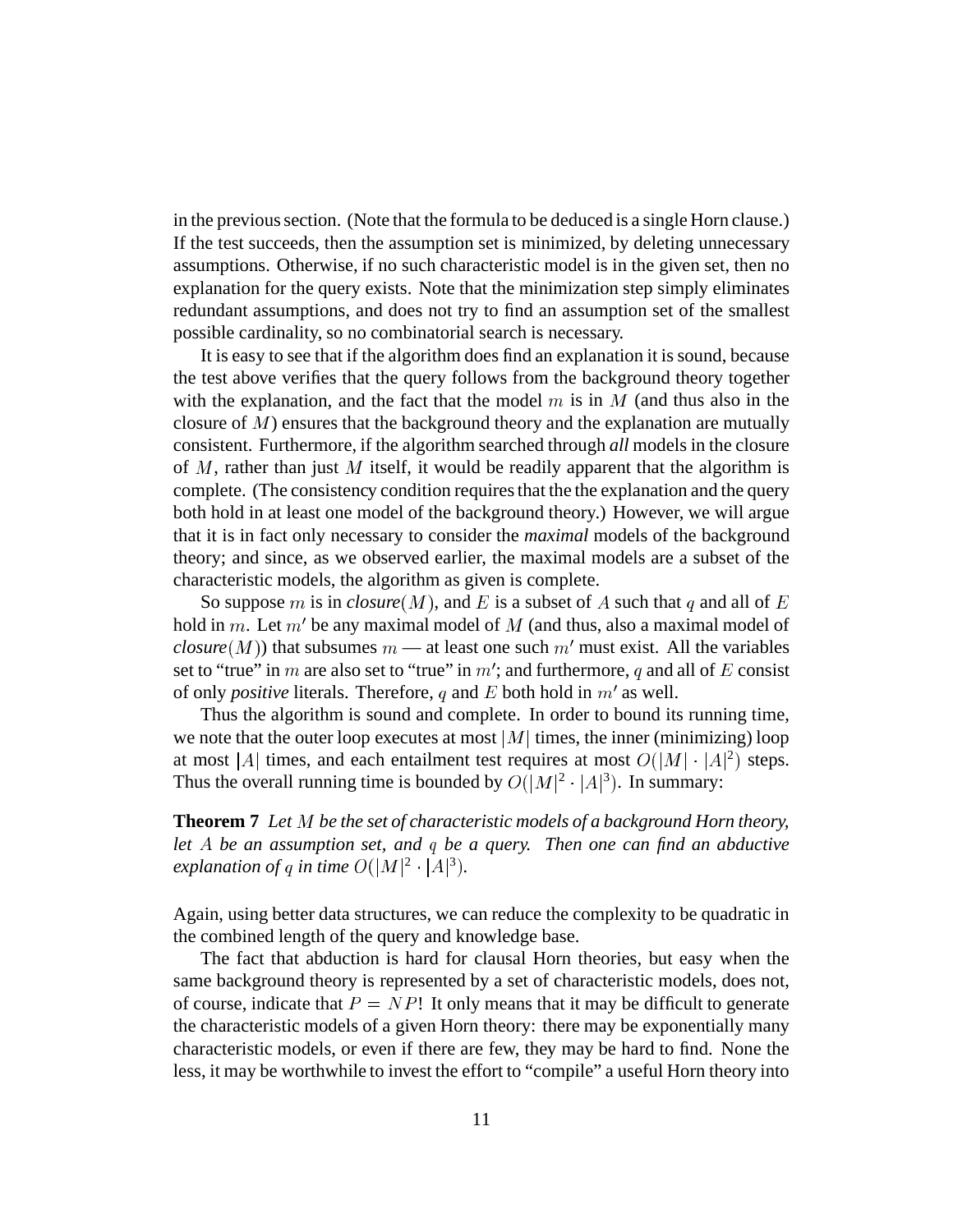its set of characteristic models, just in case the latter representation does indeed turn out to be of reasonable size. Thisis an example of "knowledge compilation" [Selman and Kautz, 1991], where one is willing to invest a large amount of off-line effort in order to obtain fast run-time inference. Alternatively, one can circumvent the use of a formula-based representation all together by constructing the characteristic models by hand, or by learning them from empirical data.<sup>3</sup>

# **6 Conclusions**

In this paper, we have demonstrated that, contrary to prevalent wisdom, knowledgebased systems can efficiently use representations based on sets of models rather than logical formulas. Incomplete information does not necessarily make model-based representations unwieldy, because it possible to store only a subset of characteristic models that are equivalent to the entire model set. We showed that for Horn theories neither the formula nor the model-based representation dominates the other in terms of size, and that sometimes one other can offer an exponential savings over the other.

We also showed that the characteristic model representation of Horn theories has very good computational properties, in that *both* deduction and abduction can be performed in polynomial time. On the other hand, all known and foreseeable algorithms for abduction with Horn clauses are of worst-case exponential complexity.

This paper begins to provide a formal framework for understanding the success and limitations of some of the more empirical work in AI that use modellike representations. Earlier proposals to use models in formal inference, such as Levesque's proposal for "vivid" representations [Levesque, 1986], rely on using a single, database-like model, and thus have difficulty handling incomplete information. As we have seen, our approach is more general, because we represent a *set* of models. We are currently investigating extensions of the notion of a characteristic model to other useful classes of theories.

# **References**

[Bylander *et al.*, 1989] Bylander, Tom; Allemang, Dean; Tanner, Michael C.; and

<sup>&</sup>lt;sup>3</sup>As mentioned earlier, if all models are given, finding the characteristic models takes only polynomialtime. However, the complexity of learning the characteristic models where the algorithm can only sample from the complete set of models is an interesting open problem. Some preliminary results on the compexity of this problem have recently been obtained by D. Sloan and R. Schapire (personal communication).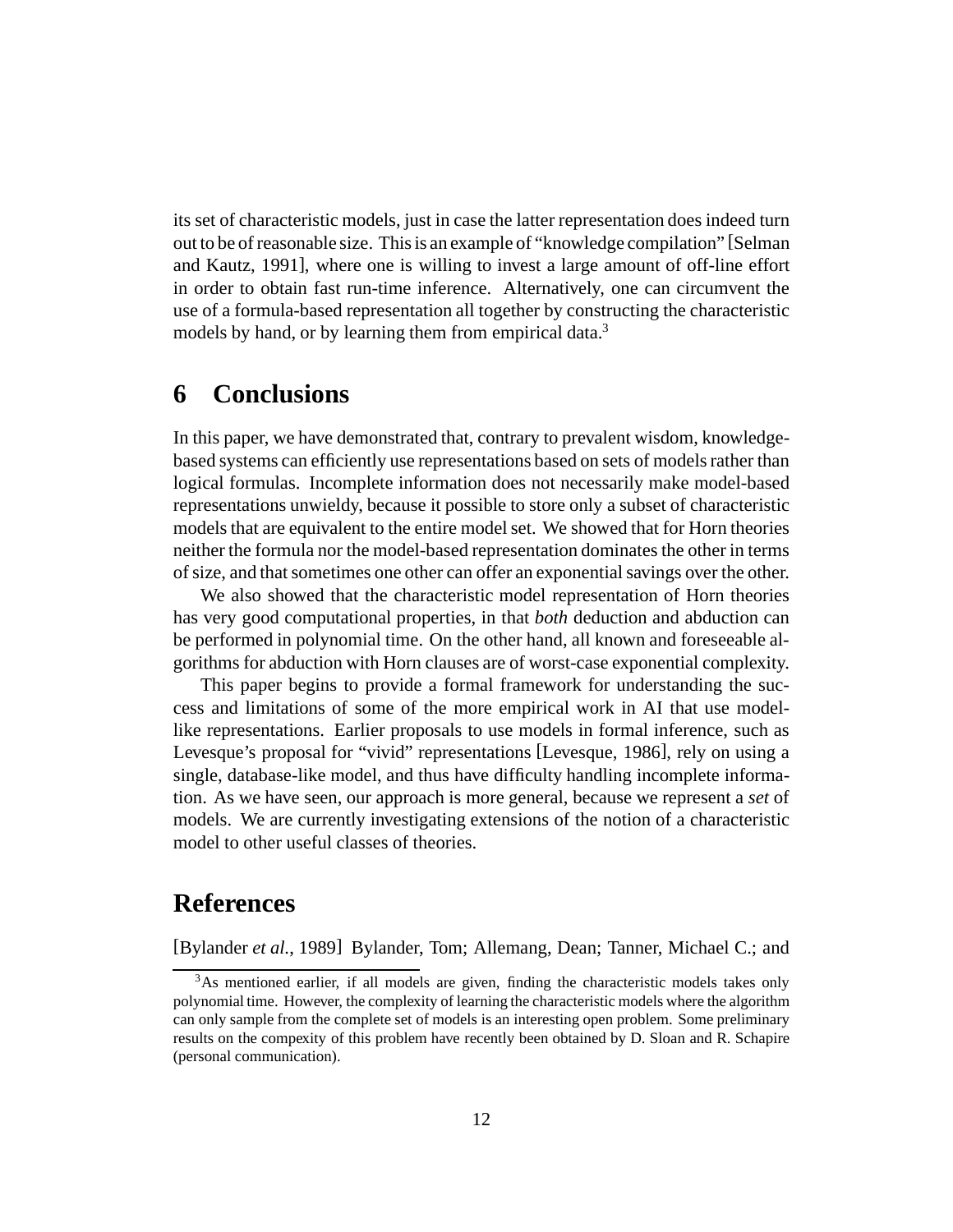Josephson,John R. 1989. Some results concerning the computational complexity of abduction. In *Proceedings of KR-89*, Toronto, Ontario, Canada. Morgan Kaufmann. 44.

- [Dechter and Pearl, 1992] Dechter, Rina and Pearl, Judea 1992. Structure identification in relational data. *Artificial Intelligence* 58(1–3):237–270.
- [Dowling and Gallier, 1984] Dowling, William F. and Gallier, Jean H. 1984. Linear time algorithms for testing the satisfiability of propositional Horn formula. *Journal of Logic Programming* 3:267–284.
- [Kautz and Selman, 1992] Kautz, Henry and Selman, Bart 1992. Speeding inference by acquiring new concepts. In *Proceedings of AAAI-92*, San Jose, CA.
- [Kautz *et al.*, 1993] Kautz, Henry; Kearns, Michael; and Selman, Bart 1993. Reasoning with characteristic models. Technical report, AT&T Bell Laboratories, Murray Hill, NJ.
- [Kautz *et al.*, to appear] Kautz, Henry A.; Kearns, Michael J.; and Selman, Bart ppear. Horn approximations of empirical data. *Artificial Intelligence*.
- [Kolodner, 1991] Kolodner, Janet L. 1991. Improving human decision making through case-based decision aiding. *AI Magazine* 12(2):52–68.
- [Levesque, 1986] Levesque, Hector 1986. Making believers out of computers. *Artificial Intelligence* 30(1):81.
- [McCarthy and Hayes, 1969] McCarthy, J. and Hayes, P. J. 1969. Some philosophical problems from the standpoint of artificial intelligence. In Michie, D., editor 1969, *Machine Intelligence 4*. Ellis Horwood, Chichester, England. 463ff.
- [McKinsey, 1943] McKinsey, J. C. C. 1943. The decision problem for some classes of sentences without quantifiers. *Journal of Symbolic Logic* 8(3):61.
- [Peirce, 1958] Peirce, Charles S. 1958. *Collected Papers ofCharles SandersPeirce*. Harvard University Press, Cambridge, MA.
- [Reiter and de Kleer, 1987] Reiter, Raymond and Kleer, Johande 1987. Foundations of assumption based truth maintance systems: Preliminary report. In *Proceedings of AAAI-87*. 183.